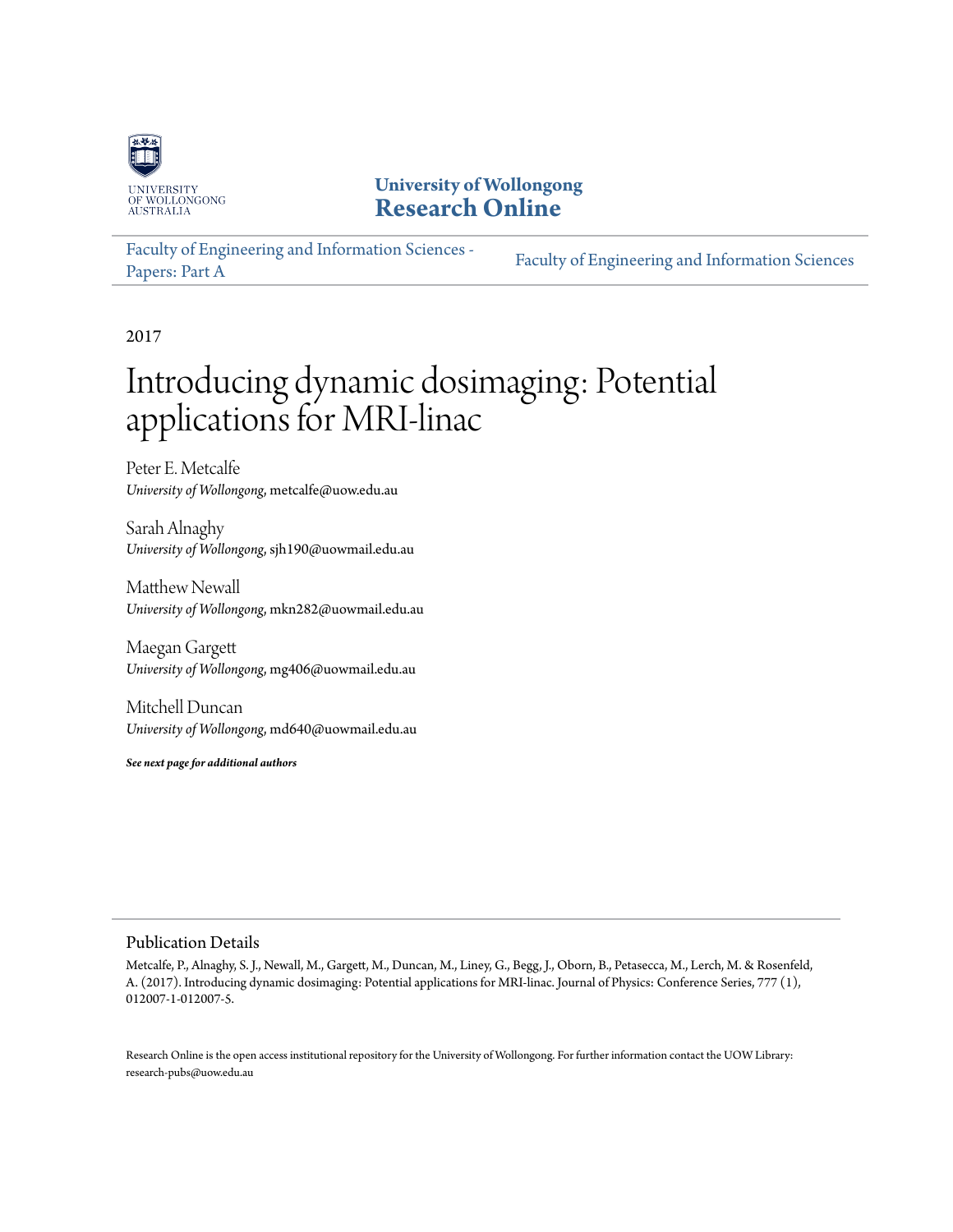## Introducing dynamic dosimaging: Potential applications for MRI-linac

### **Abstract**

The new era of intra-fraction dose tracking in radiation therapy delivery demands new dosimetry methods, whereby a moving frame of reference as a function of time may be required. This introduces a new paradigm into radiation therapy dose verification. The term we propose to describe this is dynamic dosimaging, which by our definition is tracking the location of a dosimeter array in real time during on-line radiation dose acquisition.

### **Disciplines**

Engineering | Science and Technology Studies

### **Publication Details**

Metcalfe, P., Alnaghy, S. J., Newall, M., Gargett, M., Duncan, M., Liney, G., Begg, J., Oborn, B., Petasecca, M., Lerch, M. & Rosenfeld, A. (2017). Introducing dynamic dosimaging: Potential applications for MRI-linac. Journal of Physics: Conference Series, 777 (1), 012007-1-012007-5.

### **Authors**

Peter E. Metcalfe, Sarah Alnaghy, Matthew Newall, Maegan Gargett, Mitchell Duncan, Gary P. Liney, Jarrad Begg, Bradley M. Oborn, Marco Petasecca, Michael L. F Lerch, and Anatoly B. Rosenfeld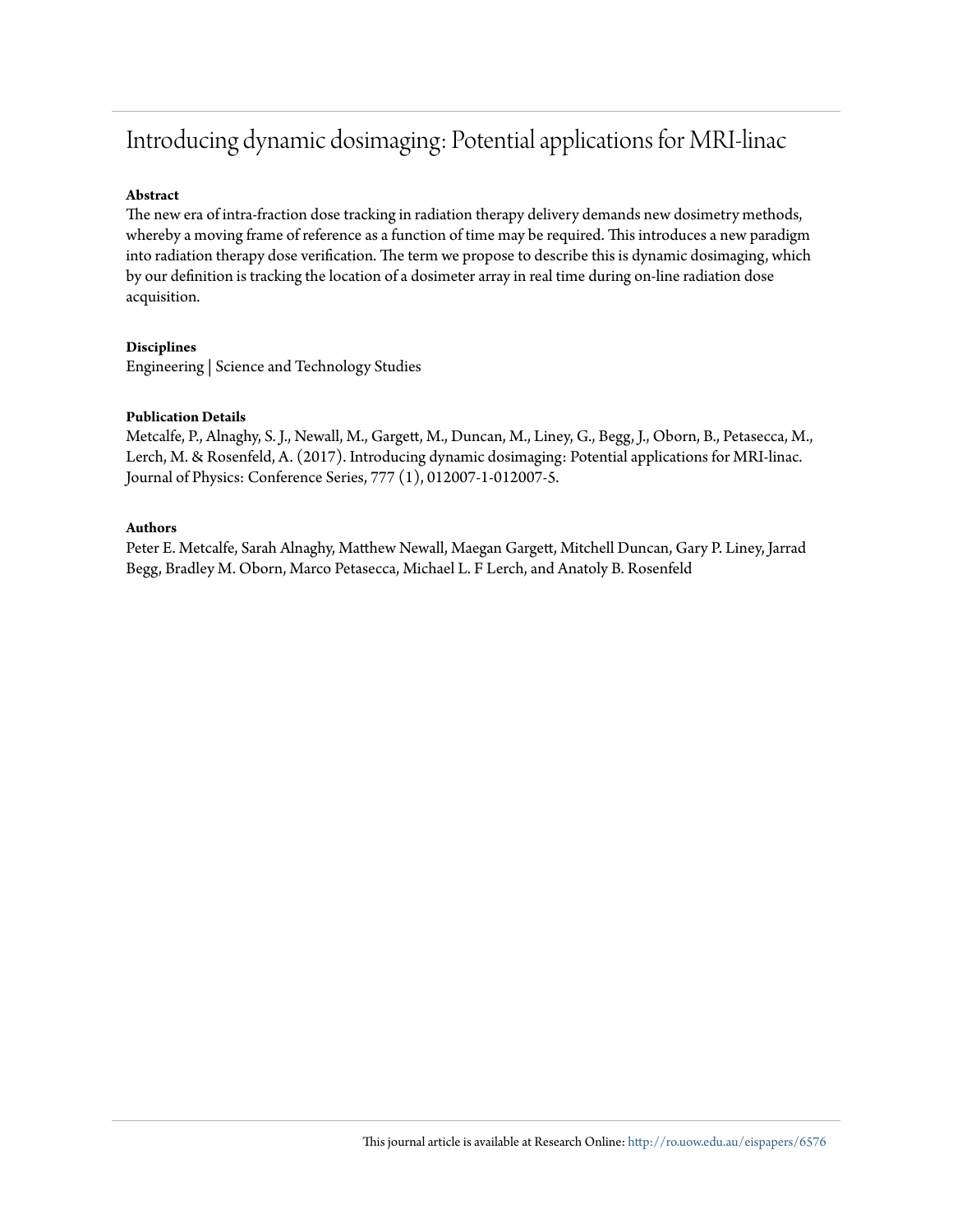[Home](http://iopscience.iop.org/) [Search](http://iopscience.iop.org/search) [Collections](http://iopscience.iop.org/collections) [Journals](http://iopscience.iop.org/journals) [About](http://iopscience.iop.org/page/aboutioppublishing) [Contact us](http://iopscience.iop.org/contact) [My IOPscience](http://iopscience.iop.org/myiopscience)

Introducing dynamic dosimaging: potential applications for MRI-linac

This content has been downloaded from IOPscience. Please scroll down to see the full text.

2017 J. Phys.: Conf. Ser. 777 012007

(http://iopscience.iop.org/1742-6596/777/1/012007)

View [the table of contents for this issue](http://iopscience.iop.org/1742-6596/777/1), or go to the [journal homepage](http://iopscience.iop.org/1742-6596) for more

Download details:

IP Address: 203.10.91.85 This content was downloaded on 14/03/2017 at 23:24

Please note that [terms and conditions apply.](http://iopscience.iop.org/page/terms)

You may also be interested in:

[ZnFe2O4 nanoparticles for potential application in radiosensitization](http://iopscience.iop.org/article/10.1088/1742-6596/694/1/012028) M Hidayatullah, I Nurhasanah and W S Budi

[The Australian MRI-Linac Program: measuring profiles and PDD in a horizontal beam](http://iopscience.iop.org/article/10.1088/1742-6596/777/1/012035) J Begg, A George, S J Alnaghy et al.

[Three-dimensional MRI-linac intra-fraction guidance using multiple orthogonal cine-MRI planes](http://iopscience.iop.org/article/10.1088/0031-9155/58/14/4943) Troels Bjerre, Sjoerd Crijns, Per Munck af Rosenschöld et al.

[Ionization chamber array for patient specific VMAT, Tomotherapy and IMRT QA](http://iopscience.iop.org/article/10.1088/1742-6596/250/1/012029) Sotiri Stathakis

[Polymer gel dosimetry of an electron beam in the presence of a magnetic field](http://iopscience.iop.org/article/10.1088/1742-6596/444/1/012104) J Vandecasteele and Y De Deene

[Reply to `Comment on `Viability of the EUD and TCP conceptsas reliabledose indicators' '](http://iopscience.iop.org/article/10.1088/0031-9155/45/7/102) Martin A Ebert

[A computational method for estimating the dosimetric effect of intra-fraction motion on](http://iopscience.iop.org/article/10.1088/0031-9155/55/14/015) [step-and-shoot IMRT and compensator plans](http://iopscience.iop.org/article/10.1088/0031-9155/55/14/015) Ben J Waghorn, Amish P Shah, Wilfred Ngwa et al.

[Fast cine-magnetic resonance imaging point tracking for prostate cancer radiation therapy planning](http://iopscience.iop.org/article/10.1088/1742-6596/489/1/012027) J Dowling, K Dang, Chris D Fox et al.

[Experimental verification of magnetic field dose effects](http://iopscience.iop.org/article/10.1088/0031-9155/52/14/017) A J E Raaijmakers, B W Raaymakers and J J W Lagendijk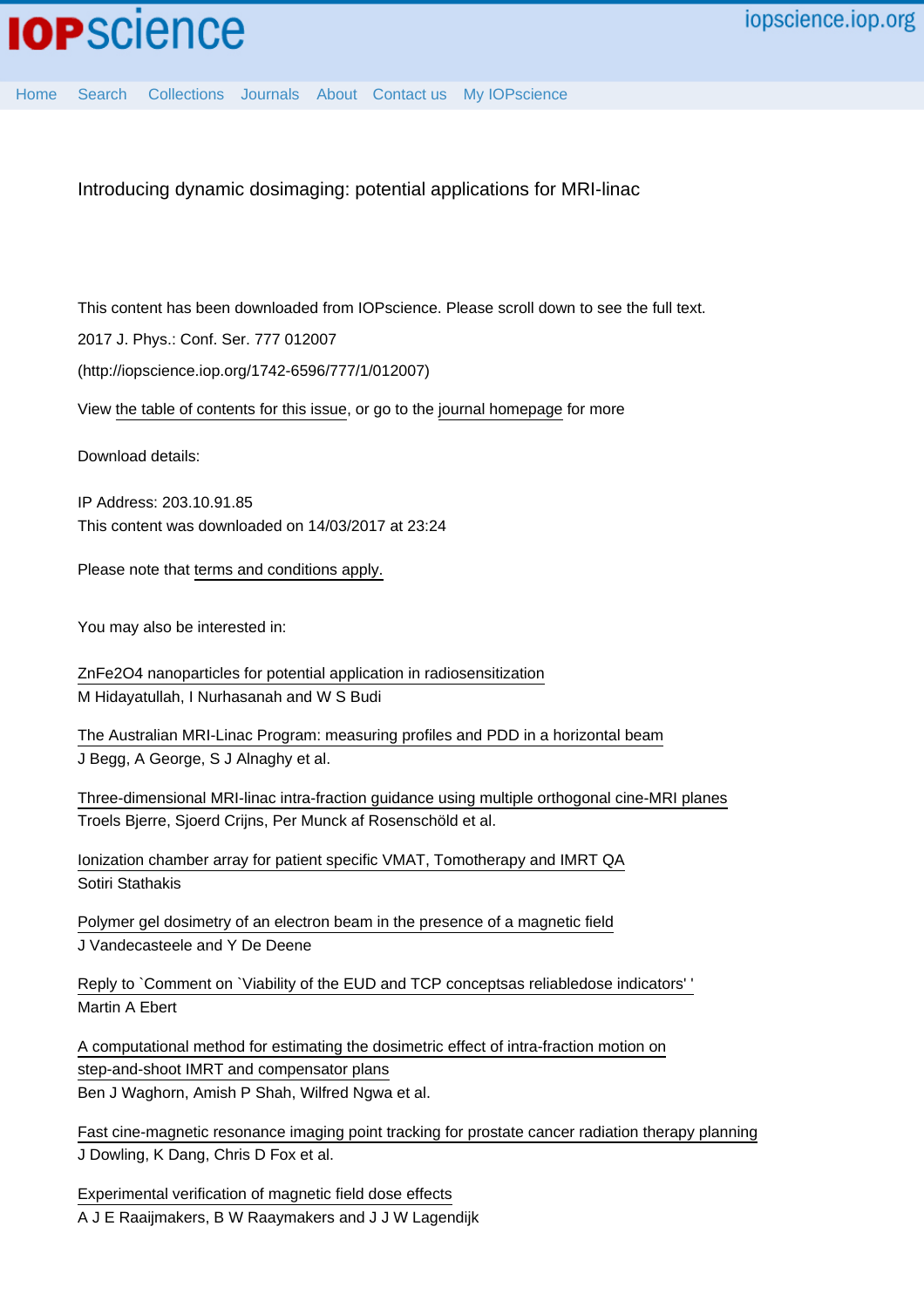## **Introducing dynamic dosimaging: potential applications for MRI-linac**

**P** Metcalfe<sup>1</sup>, SJ Alnaghy<sup>1,2</sup>, M Newall<sup>1</sup>, M Gargett<sup>1,4</sup>, M. Duncan<sup>1</sup>, G Liney<sup>1-4</sup>, **J** Begg<sup>2,3</sup>, B Oborn<sup>1-6</sup>, M Petasecca<sup>1</sup>, M Lerch<sup>1</sup>, A Rosenfeld<sup>1</sup>

<sup>1</sup>Centre for Medical Radiation Physics, University of Wollongong, NSW, Australia 2 Ingham Institute for Applied Medical Research, Sydney, NSW, Australia

<sup>3</sup>Department of Medical Physics, Liverpool and Macarthur Cancer Therapy Centre, Sydney, NSW, Australia

4 South Western Sydney Clinical School, University of New South Wales, Sydney, NSW, Australia

5 Royal North Shore Hospital, Sydney, NSW, Australia

6 Illawarra Cancer Care Centre, Wollongong, NSW, Australia

E-mail: metcalfe@uow.edu.au

**Abstract:** The new era of intra-fraction dose tracking in radiation therapy delivery demands new dosimetry methods, whereby a moving frame of reference as a function of time may be required. This introduces a new paradigm into radiation therapy dose verification. The term we propose to describe this is *dynamic dosimaging*, which by our definition is tracking the location of a dosimeter array in real time during on-line radiation dose acquisition.

### **1. Introduction**

As described by Ernest Rutherford: "Radiation may be investigated by two methods, one depending upon the action of the photographic plate and the other on the discharge of electrification ... much more rapid than the photographic method and admits of fairly accurate quantitative determination." [1]. We use ancestral versions of this in the form of radiochromic film or 3D gel formulations [2, 3], and ionisation chambers or various semiconductor dosimeters, respectively [4, 5].

A dosimeter can be defined generally as any device that is capable of providing a reading that is a measure of the absorbed dose deposited in its sensitive volume by ionizing radiation [6, 7]. Strictly, radiation dosimetry (or simply "dosimetry") deals with the measurement of the absorbed dose or dose rate resulting from the interaction of ionising radiation with matter [8]. The units of dose in radiotherapy are the Gray (Gy) [9]. We increasingly compare in-beam dose maps with computer-predicted dose maps.

Imaging is the representation or reproduction of an object's form, especially a visual representation (i.e. the formation of a[n image\)](https://en.wikipedia.org/wiki/Image). We are progressively using dosimetry maps (i.e. images or pictures) of the dose distribution at a dose plane usually, but not exclusively, perpendicular to beam delivery. Just as we call X-ray and CT anatomical information images, we propose that we start calling a dose map a 'dose-mage', or following the dosimeter convention and instead dropping the 'e', i.e. a 'dosimage'. The method of acquiring processing and reproducing these images over time or over a snap shot in time would be given the name 'dosimaging'.

Content from this work may be used under the terms of the[Creative Commons Attribution 3.0 licence.](http://creativecommons.org/licenses/by/3.0) Any further distribution of this work must maintain attribution to the author(s) and the title of the work, journal citation and DOI. Published under licence by IOP Publishing Ltd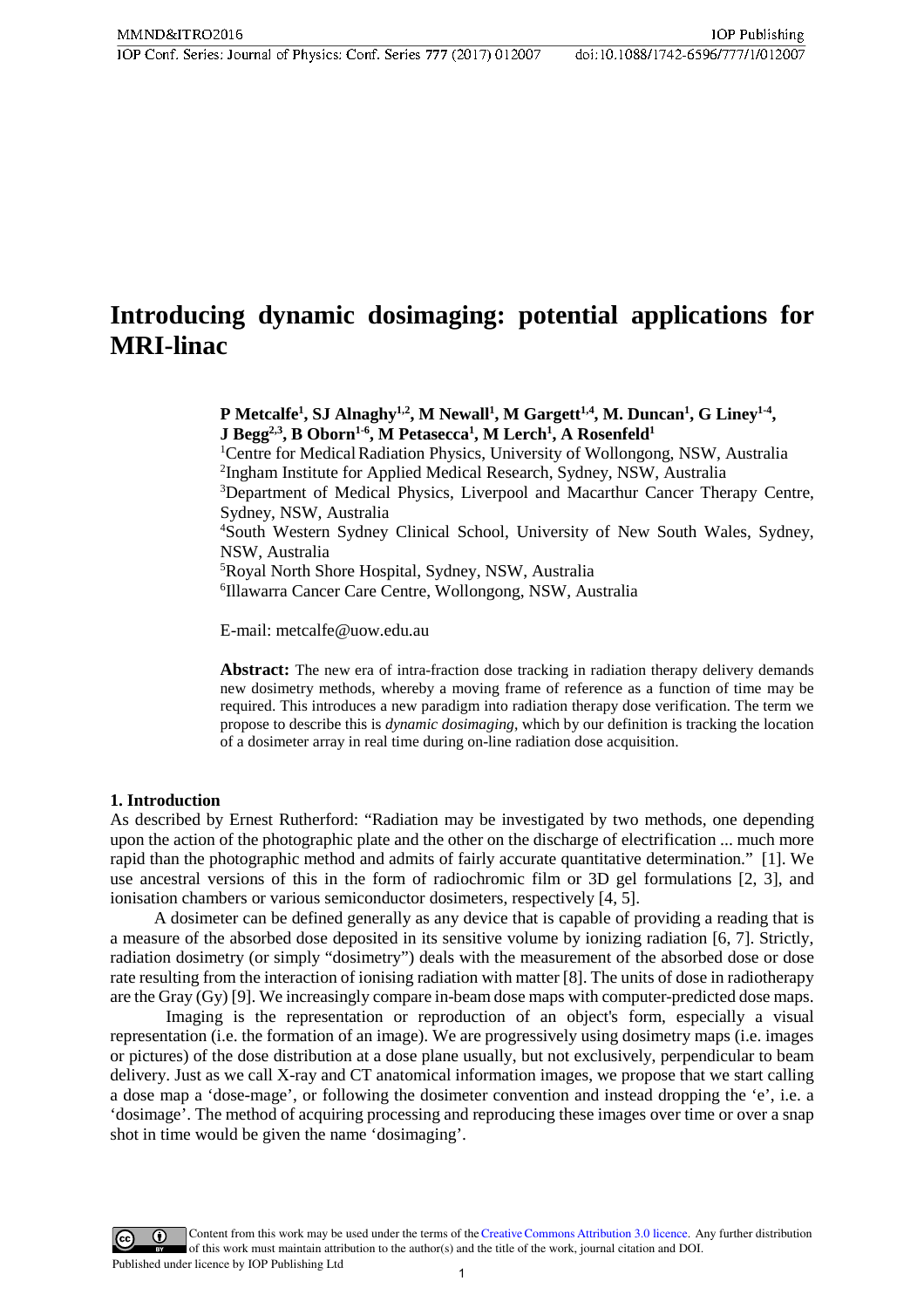Examples of typical dosimage acquisitions would be an Electronic Portal Imaging Device (EPID) or dosimeter array acquisition of a pre-patient IMRT delivery. Different representations of dosimage display would include dose as a colour wash, isodose map or pixelated dose map (grey scale or colour).

As radiotherapy technology improves, we are witnessing advanced techniques of delivery. Static gated delivery is the first step beyond static delivery. The most elegant and time efficient systems involve dynamic tracking dose delivery systems, which follow the tumour motion and hence encapsulate the tumour with dose. This is called intra-fraction dose tracking or dynamic dose delivery. It enables the dose margin around the tumour to be reduced with an associated small treatment volume. Hence less normal tissue is treated with an associated reduction in normal tissue toxicity.

There are examples of existing technology that provide scenarios where the patient's tumour moves and is tracked dynamically by the treatment device. These include CyberKnife® or multileaf collimator (MLC) tracking with Calypso® RF tracking device [10].

As with current radiation therapy quality assurance (QA), which validates static dose delivery, we need a mechanism to validate dynamic tracking dose delivery. In order to best estimate the dose to the target using a surrogate phantom dosimeter delivery, there are two choices:

- (1) Leave the detector static and re-compute the dose distribution using a movement that is simulated in a virtual reality environment (we have not tested this here).
- (2) Move the detector array in the same temporal and spatial pattern that the tumour would move.

This introduces a new paradigm into radiation therapy dose verification. The term we propose for moving the detector in the tumour pattern while acquiring dose is 'dynamic dosimaging'. This describes tracking the location of a dosimeter array in real time during radiation acquisition. This is important for dynamically moving dose deliveries. In essence, the dosimeter is moving in time in the same frame of reference as that of the tumour motion. A summary defining the terms dosimaging, static dosimaging, dynamic dosimaging, and virtual dynamic dosimaging is outlined in Figure 1.



**Figure 1.** Summary of different definitions of dosimaging as subsets of dosimetry

Note that the dose map acquisition with the dosimeter array in a static fixed position (i.e. static dosimaging) is extremely useful for the majority of radiotherapy dose deliveries. These include IMRT, VMAT, SRT and SBRT/SABR treatments and gated deliveries. Hence leaving the dosimeter array in a static location may remain preferable perhaps for a majority of QA dosimetry. Subsequently, less normal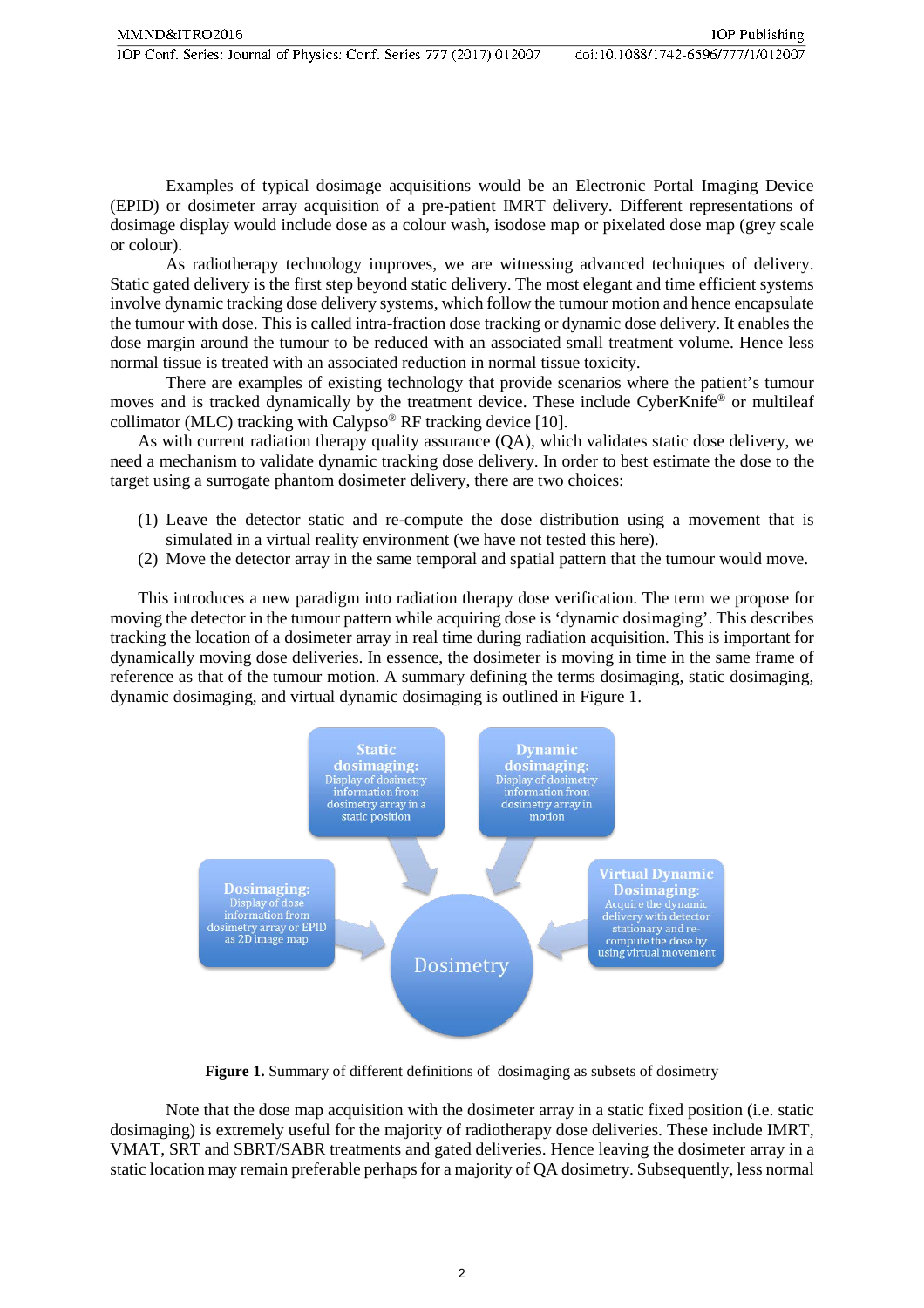tissue is treated. Then, why move the dosimeter array? By moving the phantom on a platform using a typical patient breathing trace, this ensures acquisition of the ground truth dose, provided that all components of system lag (e.g. MLC tracking delay) are accounted for.

### **2. Methods**

Whilst not so far named, we have previously demonstrated in the literature an example of dynamic dosimaging using a high resolution array dosimeter, the MagicPlate-512 (M512). This dosimeter is combined with a respiratory motion hexapod phantom that mimics and tracks lung motion during radiation acquisition in RF fields using Calypso RF tracking device [10]. The method is not necessarily restricted to this technology and there may be other devices that can or have already achieved results resembling this approach.

The essential components for a generic dynamic dosimaging system are:

- (1) Platform that can move synchronously with a patient movement (usually breathing or specific individual organ motion) pattern.
- (2) Array dosimeter that can be placed in-phantom on the platform
- (3) A platform-dosimeter system that can mimic motion by tracking the position of tumour motion in time and space using fiducials or another tracking mechanism.
- (4) Software that can record the dose with high temporal resolution in real time with respect to detector position.

Because the frame of reference of the beam's eye view is now a moving position in space and time, then the enemy of dynamic dosimaging is system latency. If the latency in time is significant compared to the movement cycle then anomalies can occur in the acquired dose distribution.

### **3. Results**

Figure 2 presents an example of a typical static dosimage that was collected using an EPID acquisition and processing software described elsewhere [11].



**Figure 2.** Static dosimage acquired using an Electronic Portal Imaging Device (EPID): Treatment planning system (TPS) dosimage (top left) and profile (bottom left) and EPID reconstructed dosimage (top right) and dose profile (bottom right).

To give a qualitative example of what can be achieved using dynamic dosimaging, Figure 3 shows a pixelated colour map of three different delivery and acquisition combinations. These detectors have been successfully placed in respiratory motion phantoms for mimicking lung motion during radiation acquisition in RF fields using Calypso RF tracking device [12].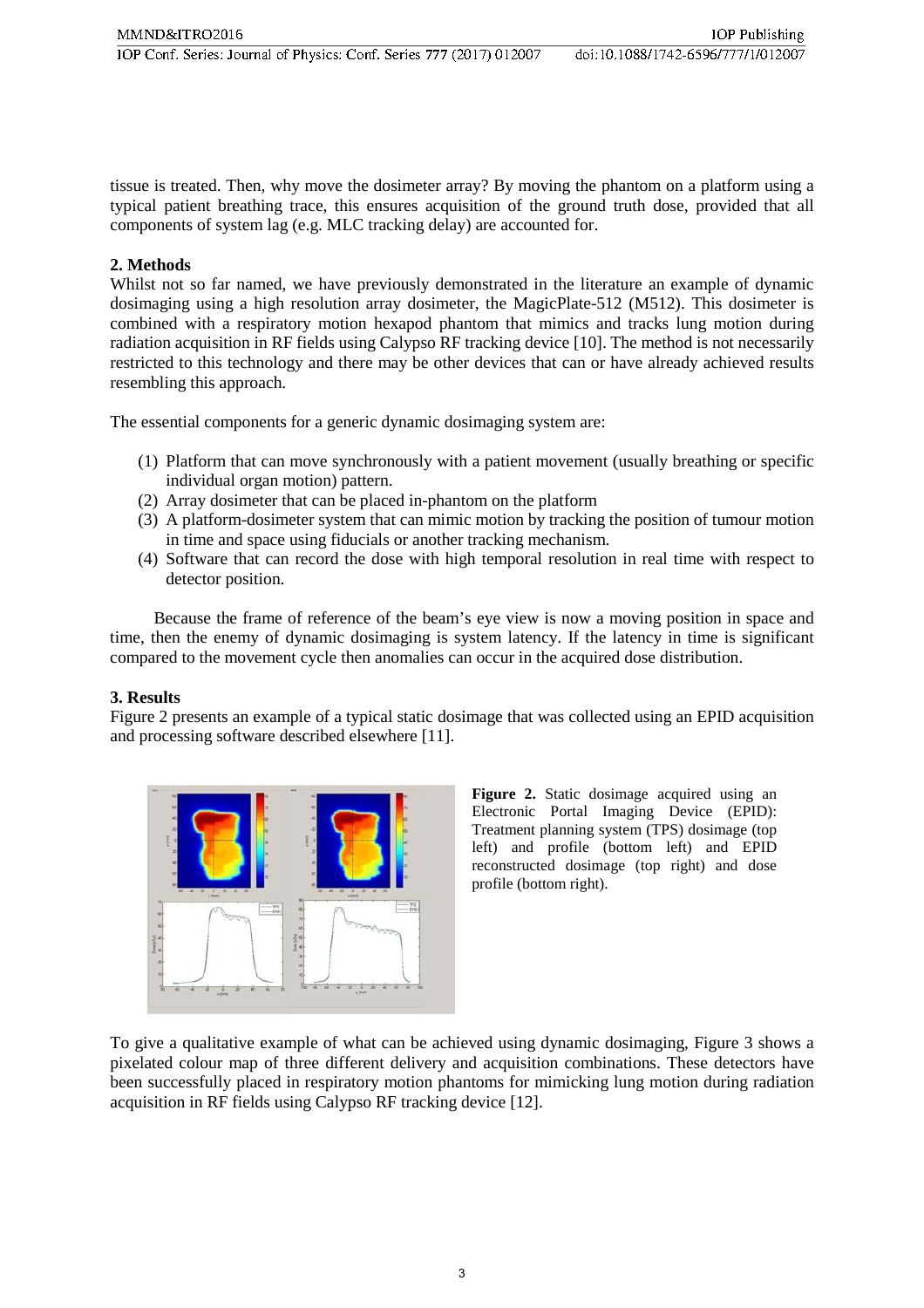

**Figure 3.** M512 array acquisitions,  $(1 \times 1 \text{cm MLC})$  (a) static MLC, static dosimeter, (b) static MLC, moving platform, (c) moving MLC moving platform (i.e. dynamic dosimaging).

### **4. Discussion and Work in Progress**

There are other potential methods to track the detector positions. These may include using x-ray imaging combined with tracking methods to locate the detector in time and space. These could be either using stereoscopic tracking methods such as ExacTrack® [13] or respiratory correlated cone beam CT (CBCT) [14].

We envisage this as a potential future QA method for MRI-linac dynamic tracking deliveries. Solid objects in MRI (e.g. bone, ultra-short relaxation time) are inherently difficult to visualise. In this case, one option is to place MRI fiducials on a detector array to indicate its position in space (see Figure 4). We have obtained this image using a 3 T MRI scanner. We have achieved moving and visualising the detector during a MRI acquisition.



**Figure 4.** (a) Octa diode array with five MRI fiducial markers, (b) Fiducials tracked using MRI breathing sequence showing movement shown (i.e. 1, 2, 3, 4).

### **5. Conclusion**

The imperative for moving a dosimeter during pre-treatment verification follows the trend toward dynamic tumour tracking. To validate dose to a moving tumour via a dynamic delivery platform or, *dynamic dosimaging*, is one emerging technique that will satisfy the requirement that the dose you see (predicted by the TPS) is the dose you get.

### **6. References**

- [1] Rutherford E 1899 Ed. J Chadwick, RTF Publishers, London,  $1<sup>st</sup>$  Ed 1962,  $2<sup>nd</sup>$  Ed2014
- [2] Baldock C *et al Phys. Med. Biol.* 55 R1-63
- [3] Murry P *et al* 2000 *Australas. Phys. Eng. Sci. Med.* **23** 44-51
- [4] Vial P *et al* 2008 *Med. Phys.* **35** 1267-77
- [5] Greer P B *et al* 2007 *Med. Phys.* **34** 4389-98
- [6] Hill R *et al* 2010 *Med. Phys*. **37** 4355-63
- [7] Hill R *et al* 2009 *Med. Phys.* **36** 3971-81